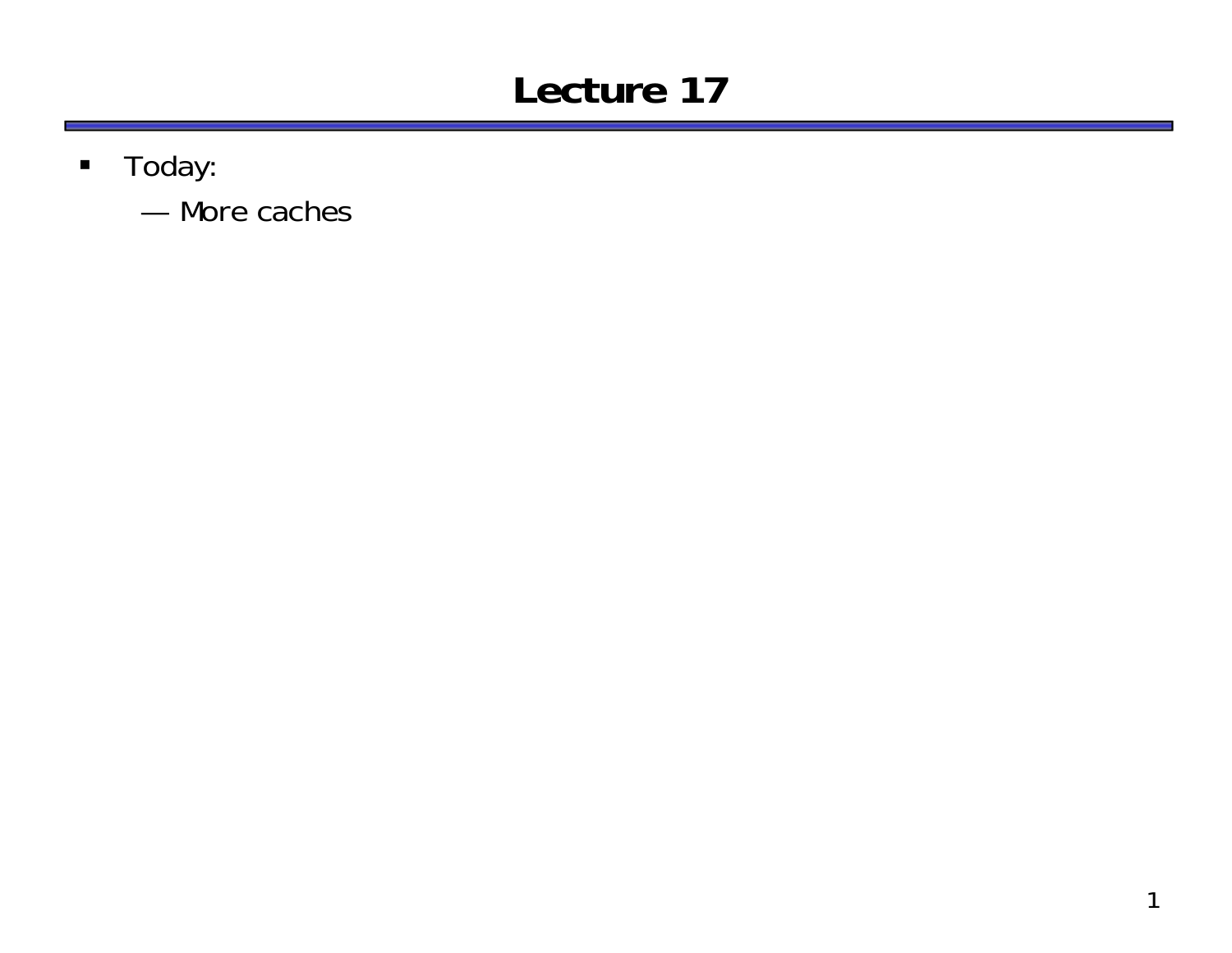Suppose we have a byte-addressable machine with 16-bit addresses with a cache with the following characteristics:

- $\blacksquare$ It is direct-mapped
- $\blacksquare$ Each block holds one byte
- $\blacksquare$ The cache index is the four least significant bits

#### Two questions:

 $\blacksquare$ How many blocks does the cache hold?

 $\blacksquare$  How many bits of storage are required to build the cache (*e.g.*, for the data array, tags, etc.)?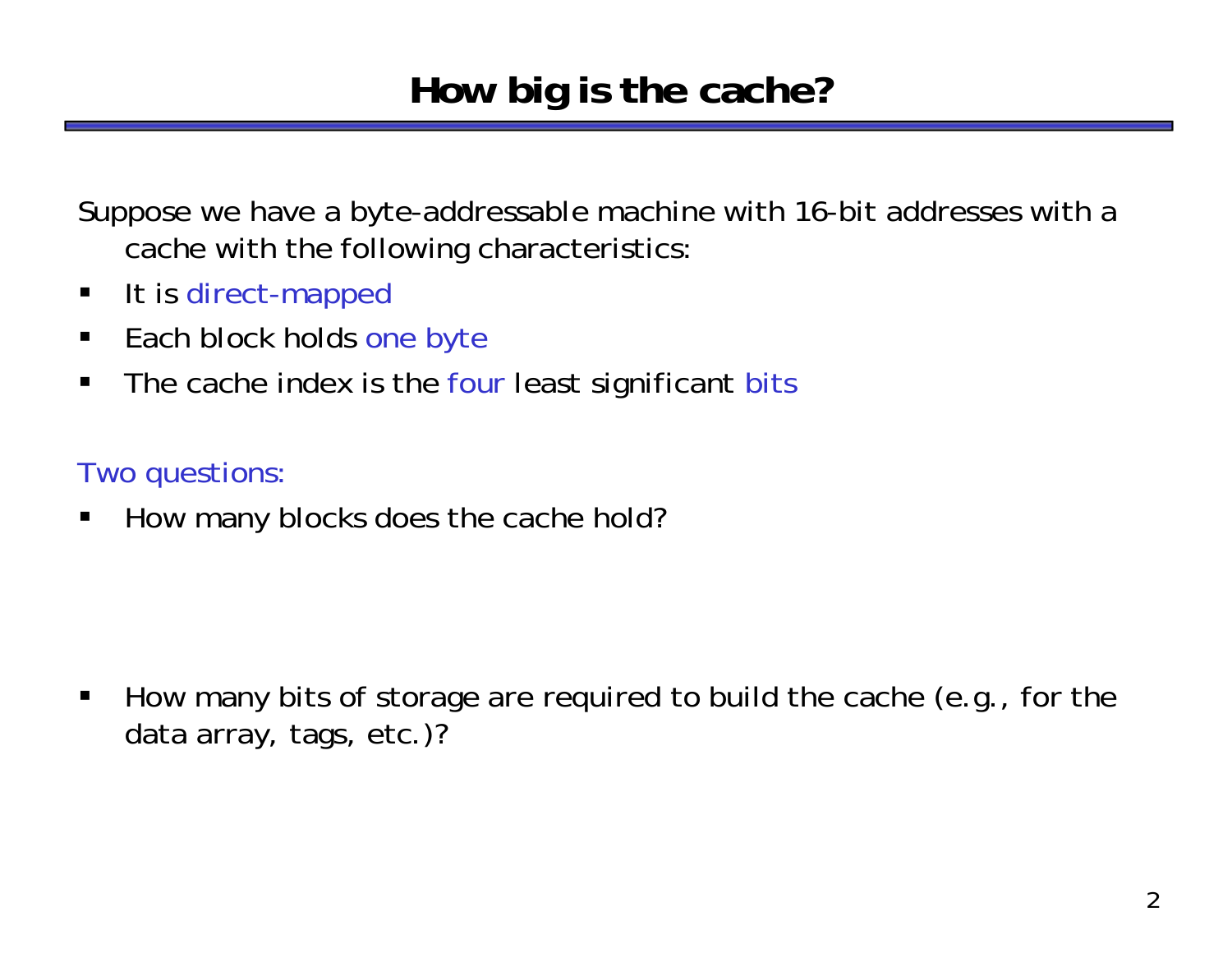#### **More cache organizations**



Now we'll explore some alternate cache organizations.

- ——————— How can we take advantage of spatial locality too?
- ——————— How can we reduce the number of potential conflicts?
- $\blacksquare$ We'll first motivate it with a brief discussion about cache performance.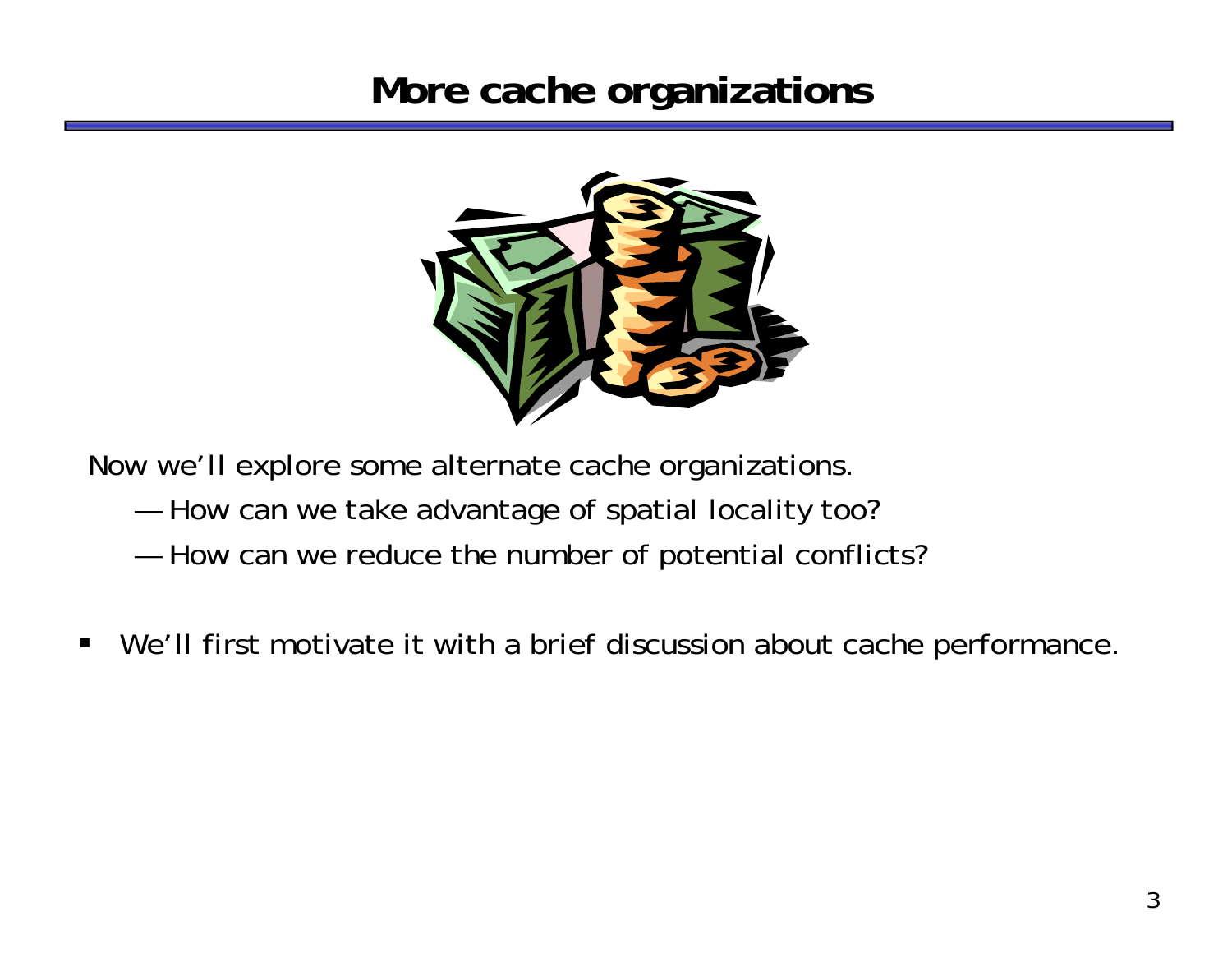### **Memory System Performance**

- Lots ofdynamic RAM A little staticRAM (cache) CPU
- ш To examine the performance of a memory system, we need to focus on a couple of important factors.
	- ——————— How long does it take to send data from the cache to the CPU?
	- ——————— How long does it take to copy data from memory into the cache?
	- ——————— How often do we have to access main memory?
- $\blacksquare$  There are names for all of these variables.
	- $-$  The hit time is how long it takes data to be sent  $\,$ from the cache to the processor. This is usually fast, on the order of 1-3 clock cycles.
	- ——————— The miss penalty is the time to copy data from main memory to the cache. This often requires dozens of clock cycles (at least).
	- $-$  The miss rate is the percentage of misses.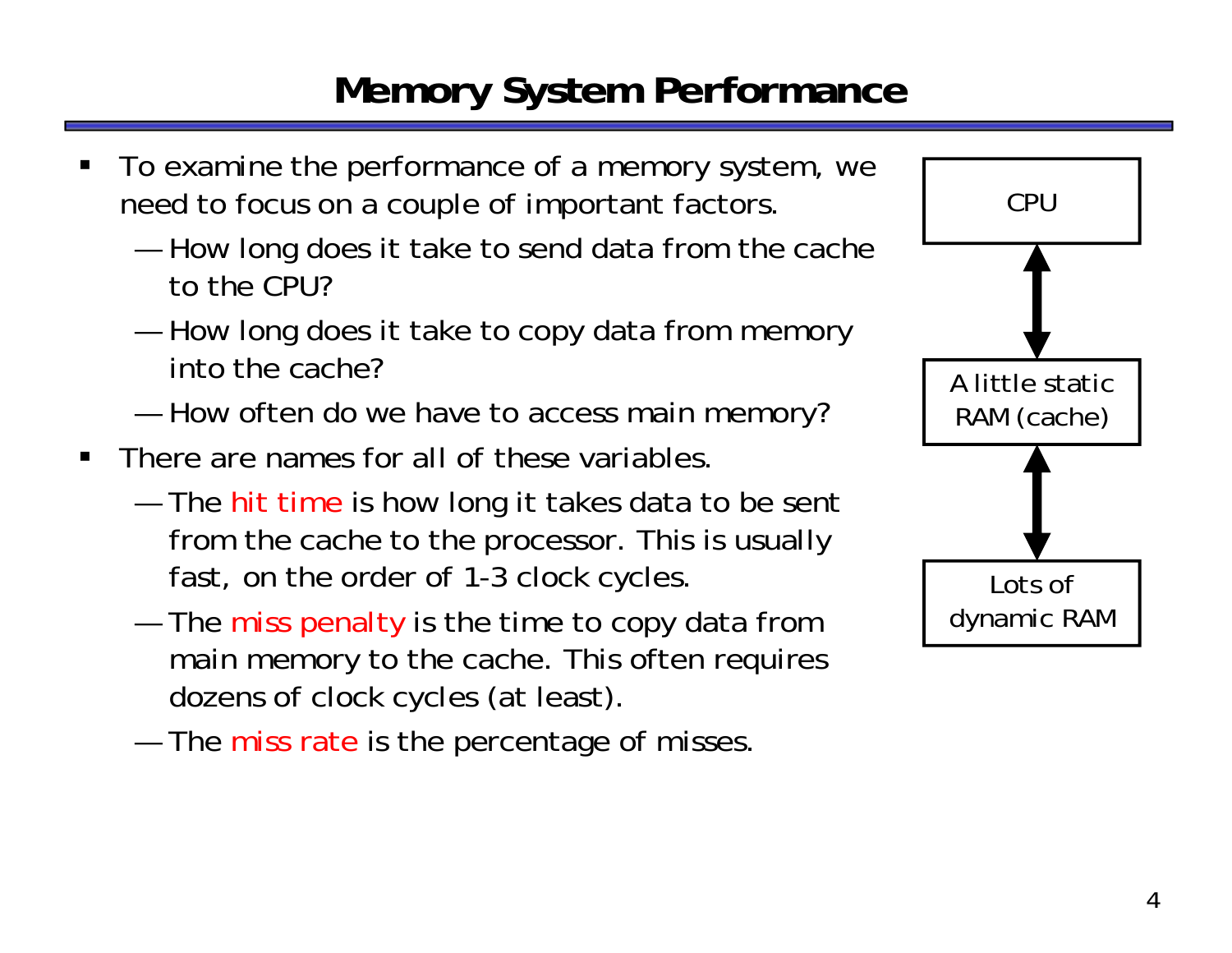$\blacksquare$ The average memory access time, or AMAT, can then be computed.

AMAT = Hit time + (Miss rate x Miss penalty)

This is just averaging the amount of time for cache hits and the amount of time for cache misses.

- $\blacksquare$  How can we improve the average memory access time of a system?
	- ——————— Obviously, a lower AMAT is better.
	- ——————— Miss penalties are usually much greater than hit times, so the best way to lower AMAT is to reduce the miss penalty *or* the miss rate.
- $\blacksquare$  However, AMAT should only be used as a general guideline. Remember that execution time is still the best performance metric.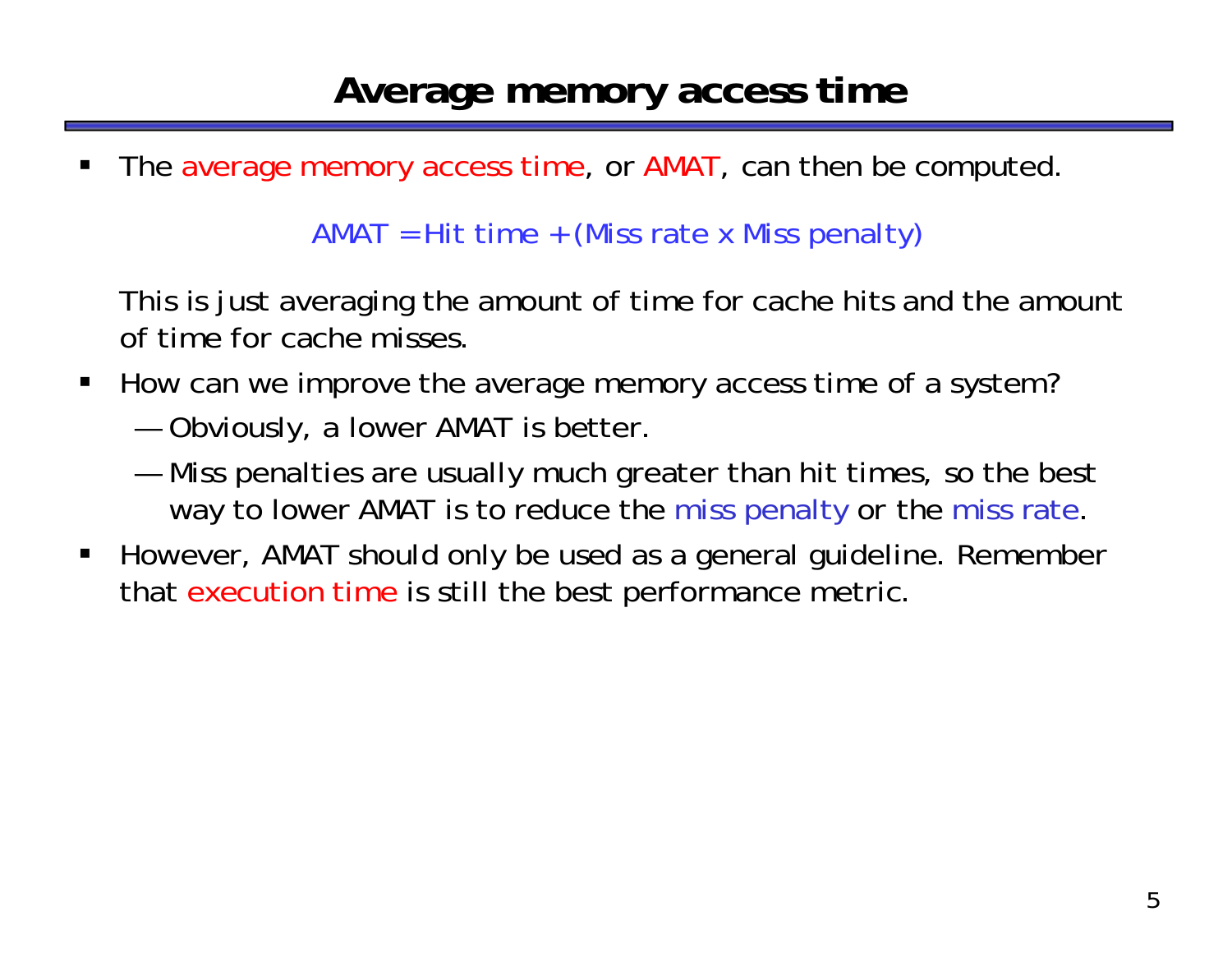#### **Performance example**

 $\blacksquare$  Assume that 33% of the instructions in a program are data accesses. The cache hit ratio is 97% and the hit time is one cycle, but the miss penalty is 20 cycles.

```
AMAT = Hit time + (Miss rate x Miss penalty)= =
```
 $\blacksquare$ How can we reduce miss rate?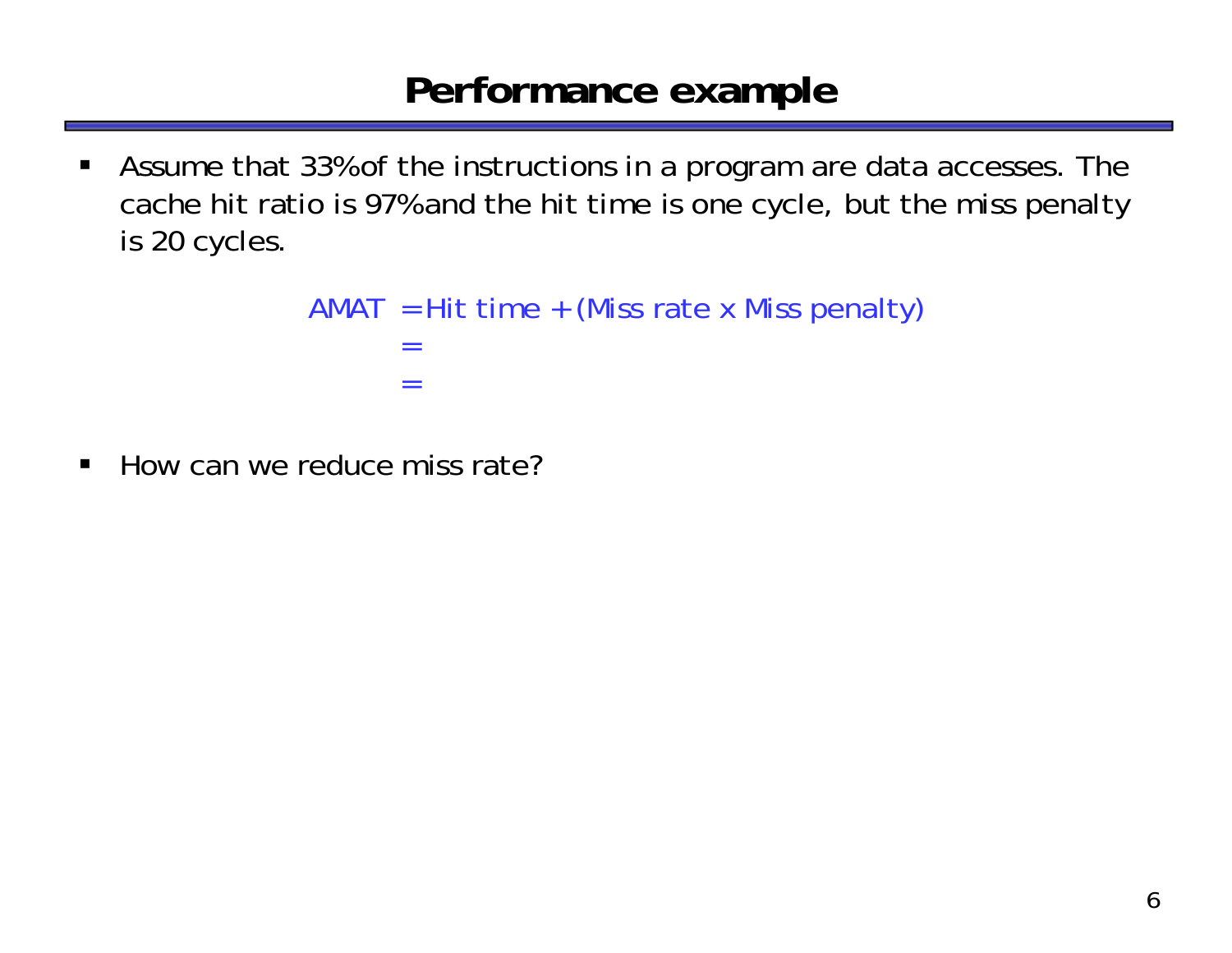#### **Performance example**

ш Assume data accesses only. The cache hit ratio is 97% and the hit time is one cycle, but the miss penalty is 20 cycles.

```
AMAT = Hit time + (Miss rate x Miss penalty)= 1 cycle + (3% x 20 cycles)
= 1.6 cycles
```
- $\blacksquare$  If the cache was perfect and never missed, the AMAT would be one cycle. But even with just a 3% miss rate, the AMAT here increases 1.6 times!
- $\blacksquare$ How can we reduce miss rate?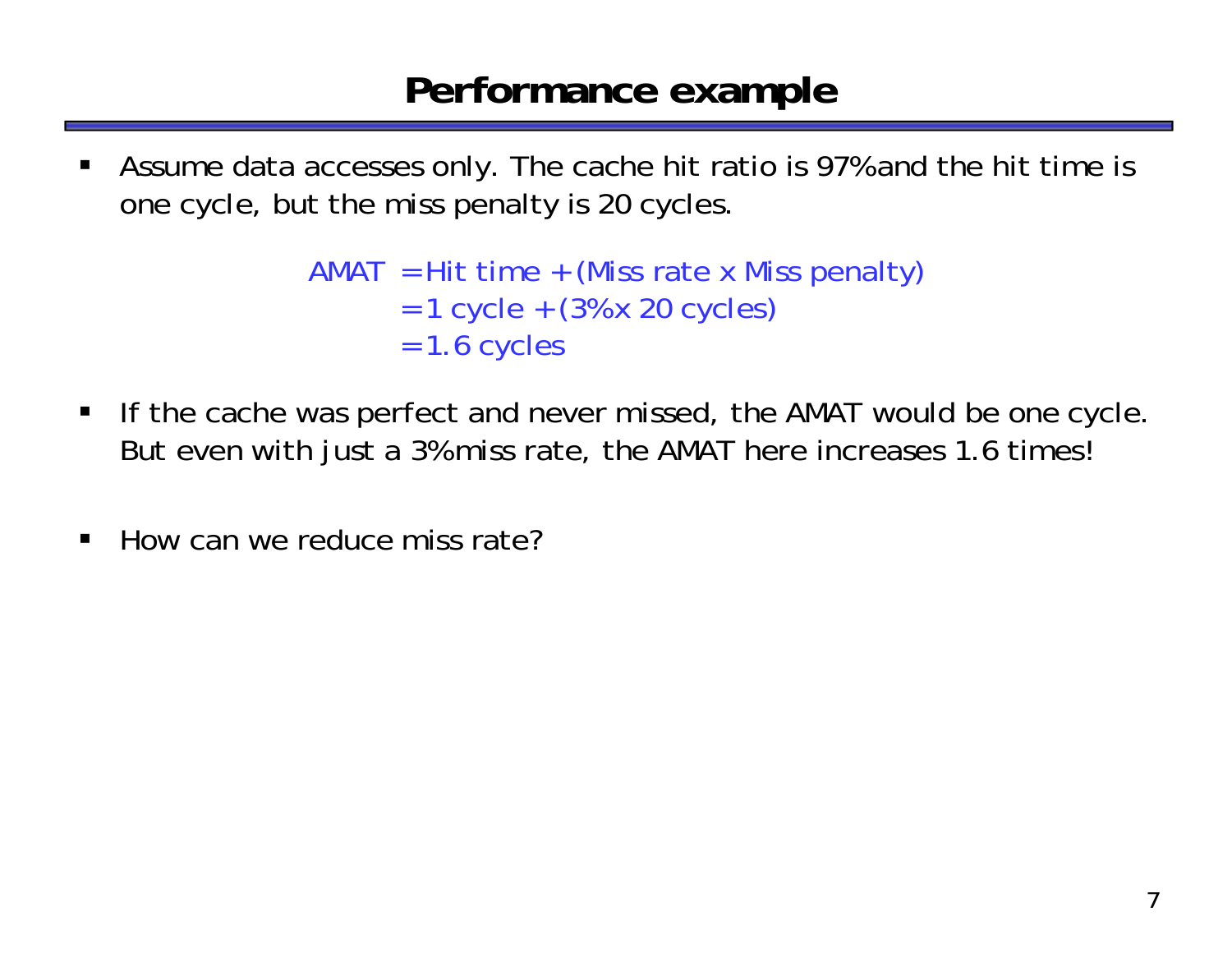# **Spatial locality**

- $\blacksquare$  One-byte cache blocks don't take advantage of spatial locality, which predicts that an access to one address will be followed by an access to a nearby address.
- $\blacksquare$ What can we do?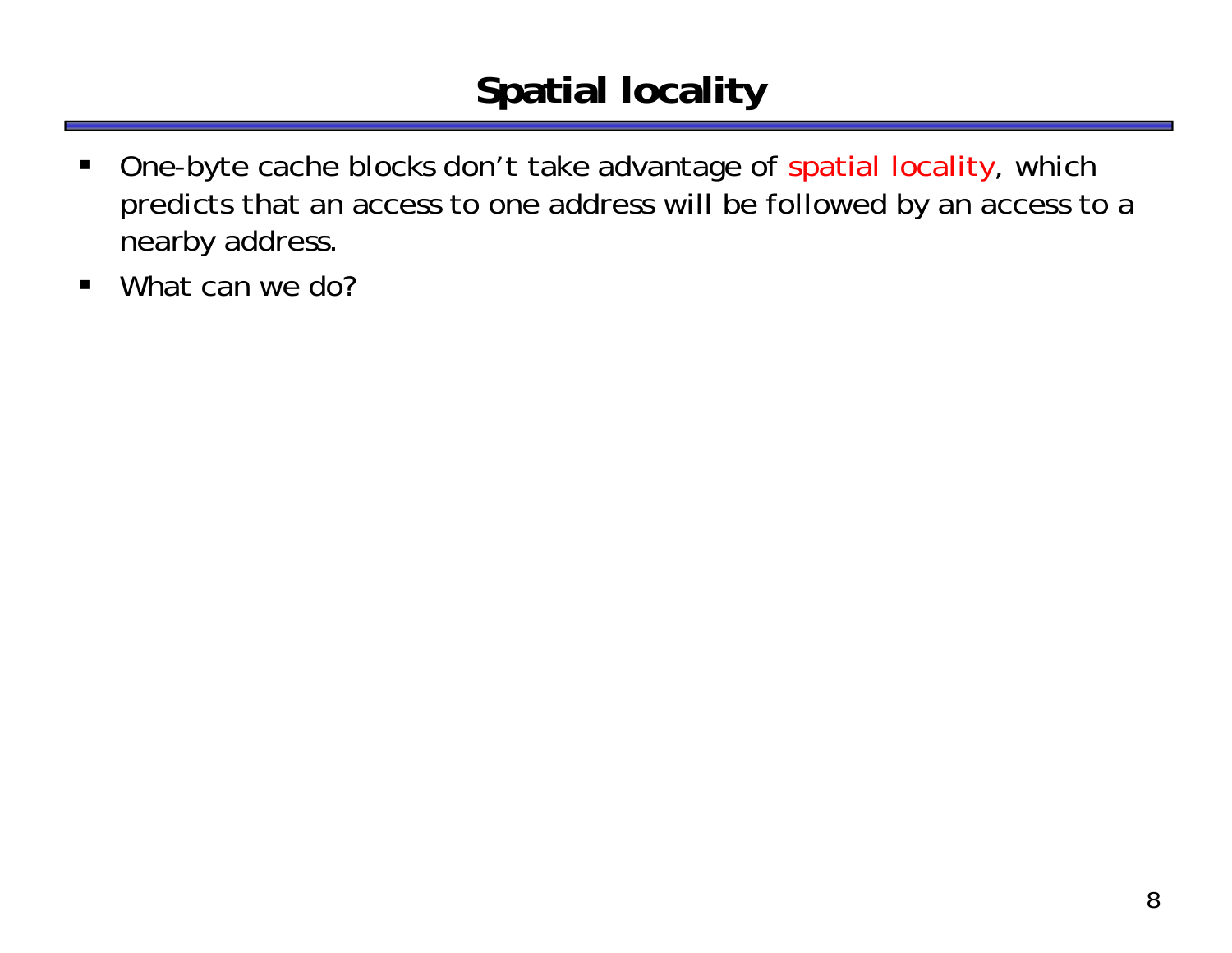# **Spatial locality**

- ш What we can do is make the cache block size larger than one byte.
- $\blacksquare$  Here we use twobyte blocks, so we can load thecache with twobytes at a time.
- $\blacksquare$  If we read fromaddress 12, the data in addresses12 *and* 13 would both be copied to cache block 2.

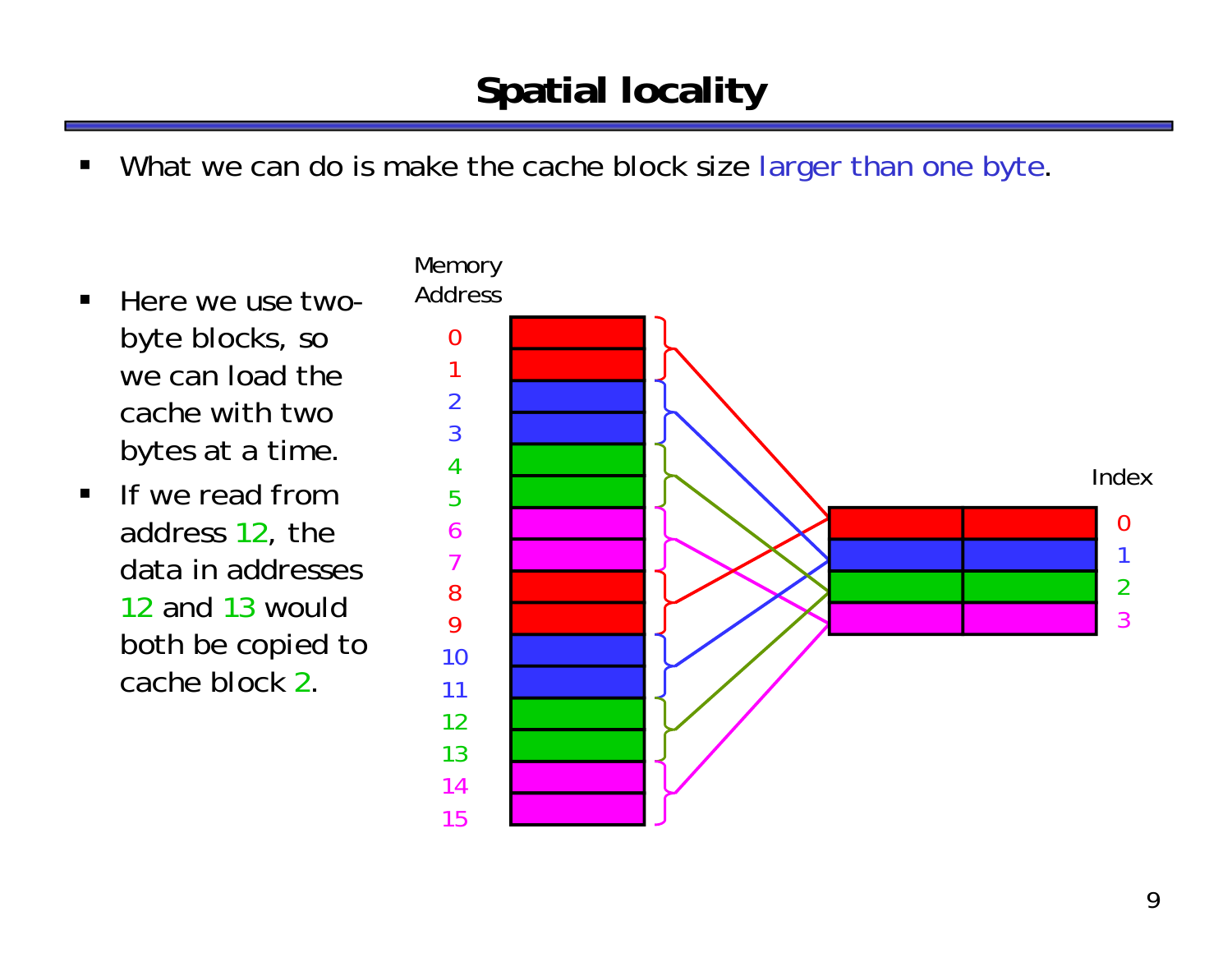- ш Now how can we figure out where data should be placed in the cache?
- П It's time for block addresses! If the cache block size is 2*<sup>n</sup>* bytes, we can conceptually split the main memory into 2*<sup>n</sup>*-byte chunks too.
- $\blacksquare$  To determine the block address of a byte address *i*, you can do the integer division

#### *i* $i / 2^n$

- ш Our example has two-byte cache blocks, so we can think of a 16-byte main memory as an "8-block" main memory instead.
- $\blacksquare$  For instance, memory addresses 12 and 13 both correspond to block address 6, since 12 / 2 = 6 and 13 / 2 = 6

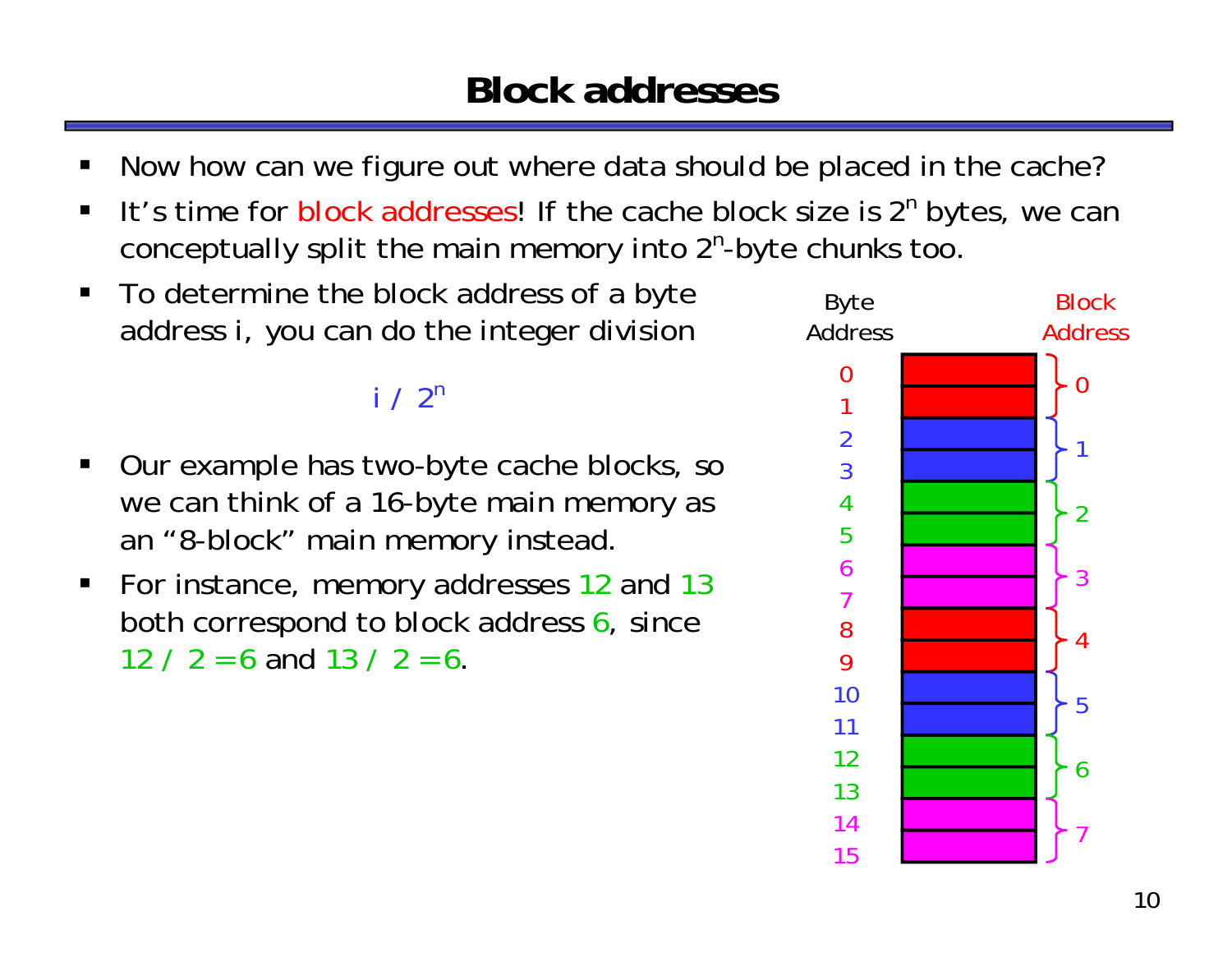# **Cache mapping**

- ш Once you know the block address, you can map it to the cache as before: find the remainder when the block address is divided by the number of cache blocks.
- $\blacksquare$  In our example, memory block 6 belongs in cache block 2, since 6 mod  $4 = 2$ .
- $\blacksquare$  This corresponds to placing data from memory *byte* addresses 12 and 13 into cache block 2.

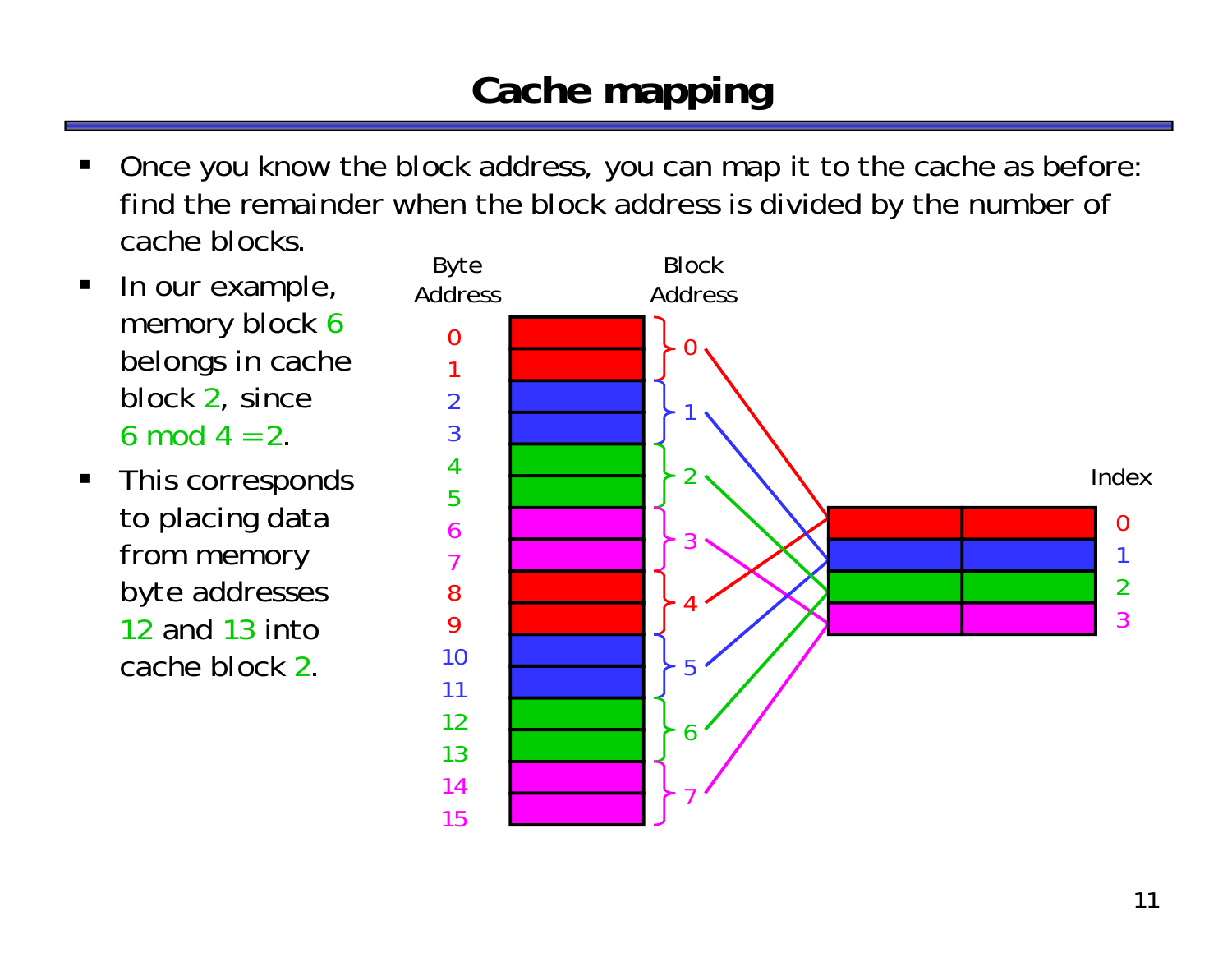### **Data placement within a block**

- ш When we access one byte of data in memory, we'll copy its entire *block*  into the cache, to hopefully take advantage of spatial locality.
- $\blacksquare$  In our example, if a program reads from byte address 12 we'll load all of memory block 6 (both addresses 12 and 13) into cache block 2.
- $\blacksquare$  Note byte address 13 corresponds to the *same* memory block address! So a read from address 13 will also cause memory block 6 (addresses 12 and 13) to be loaded into cache block 2.
- To make things simpler, byte *i* of a memory block is always stored in byte *i* $i$  of the corresponding cache block.

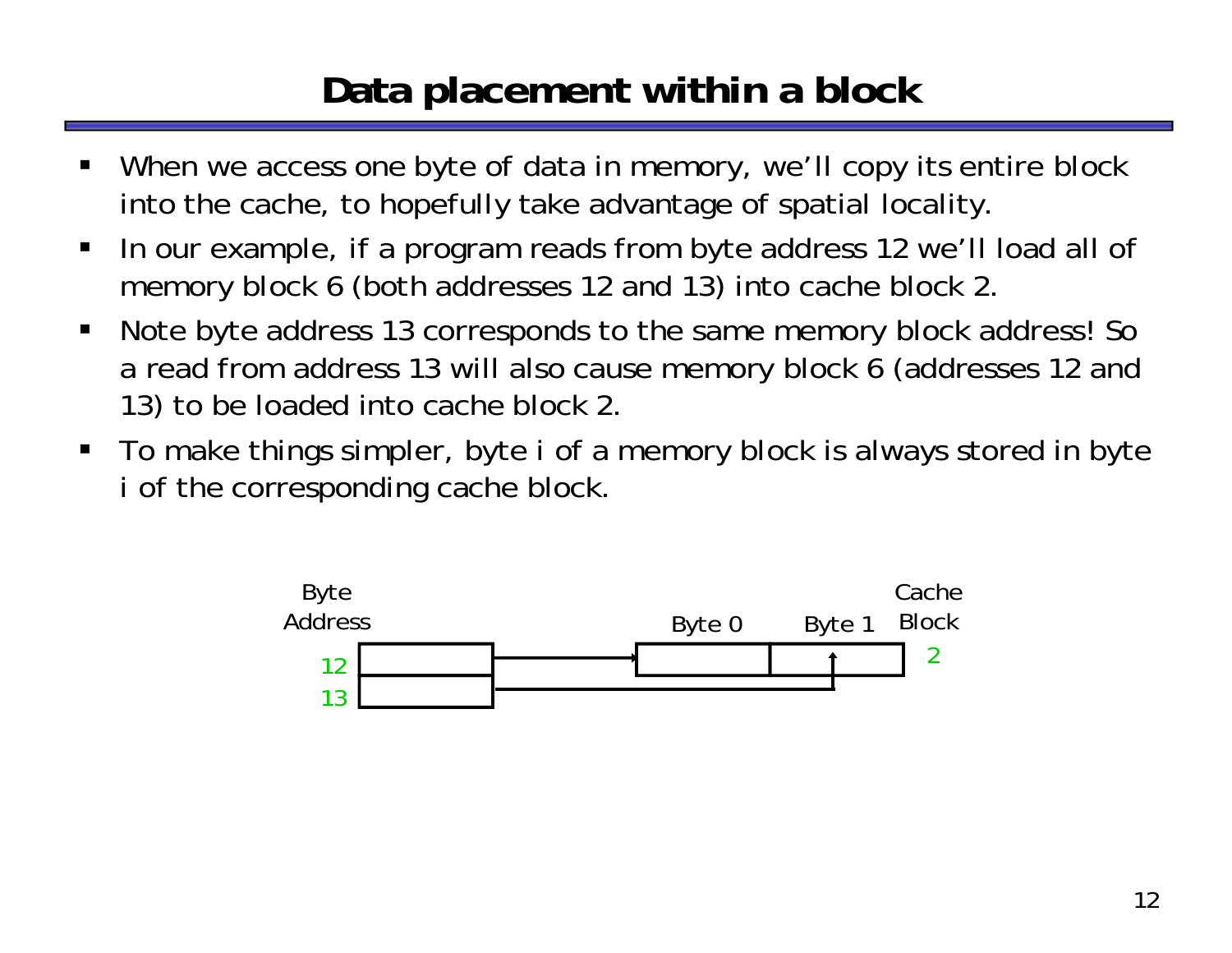#### **Locating data in the cache**

- ш ■ Let's say we have a cache with 2<sup>k</sup> blocks, each containing 2<sup>n</sup> bytes
- $\blacksquare$  We can determine where a byte of data belongs in this cache by looking at its address in main memory.
	- —*k* bits of the address will select one of the 2*k* cache blocks.
	- $-$  The lowest *n* bits are now a block offset that decides which of the 2<sup>n</sup> bytes in the cache block will store the data.



 $\blacksquare$ Our example used a  $2^2$ -block cache with  $2^1$  bytes per block. Thus, memory address 13 (1101) would be stored in byte 1 of cache block 2.

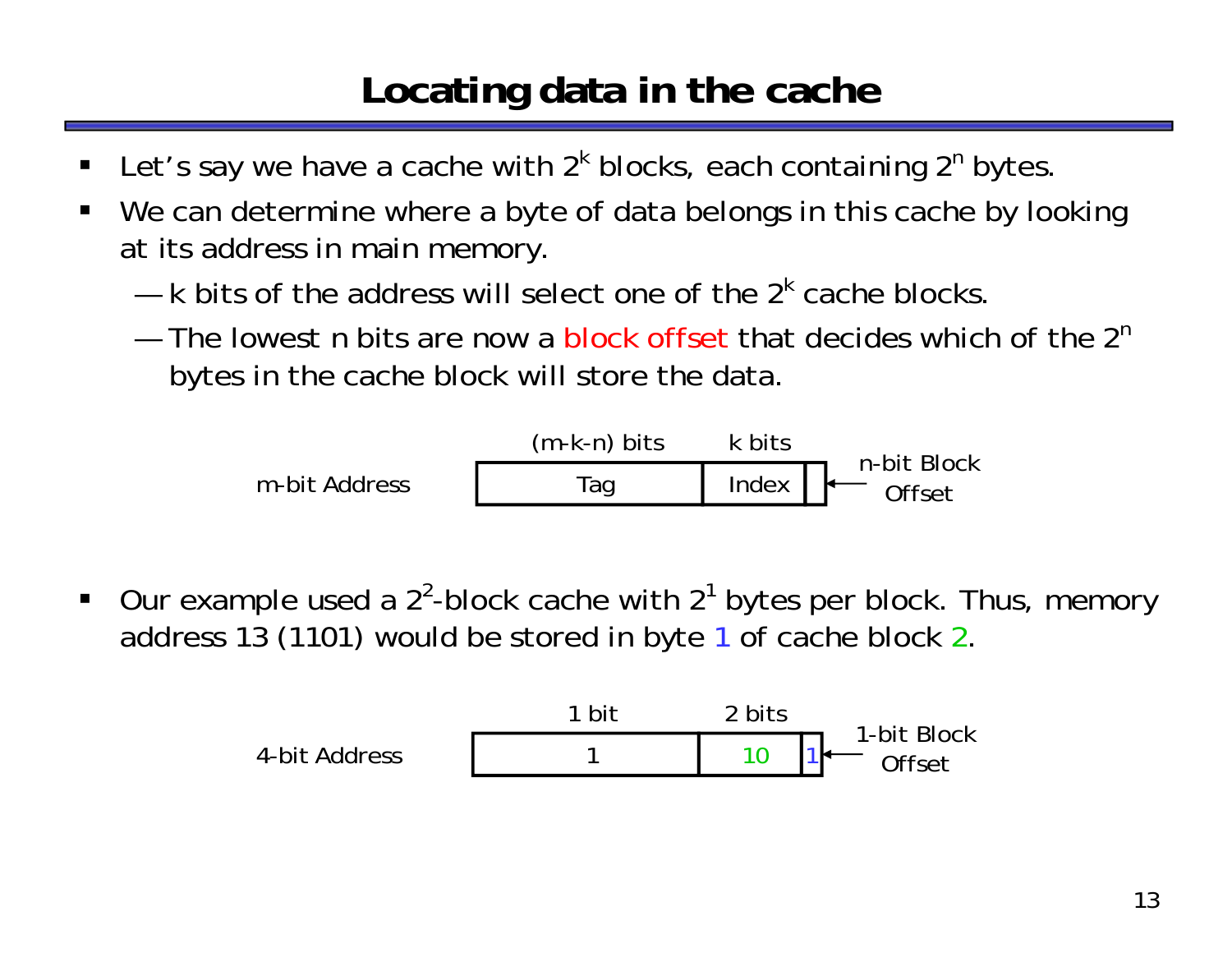#### **A picture**

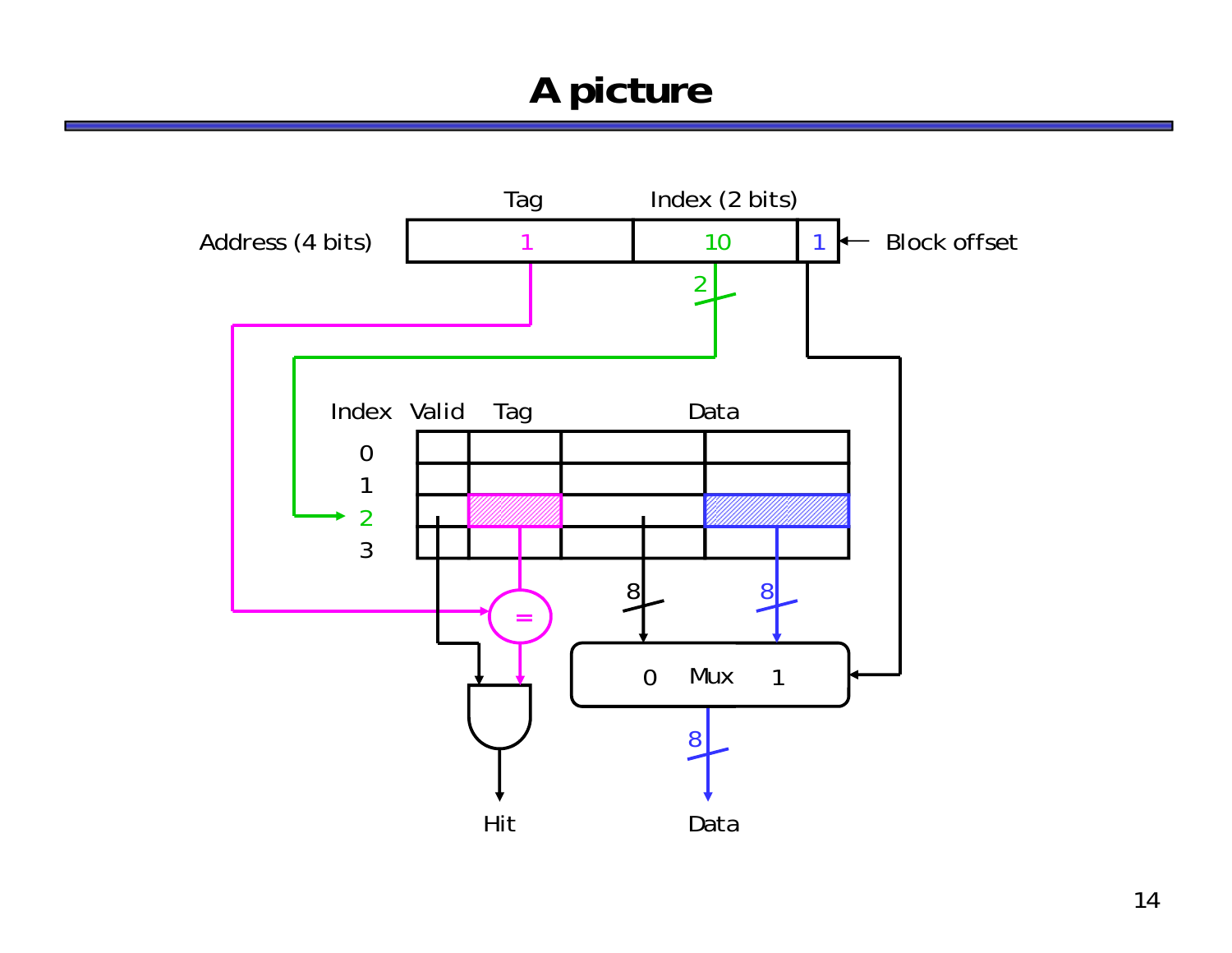#### **An exercise**



For the addresses below, what byte is read from the cache (or is there a miss)?

- $\blacksquare$ ■ 1010
- $\blacksquare$ 1110
- $\blacksquare$ ■ 0001
- $\blacksquare$ 1101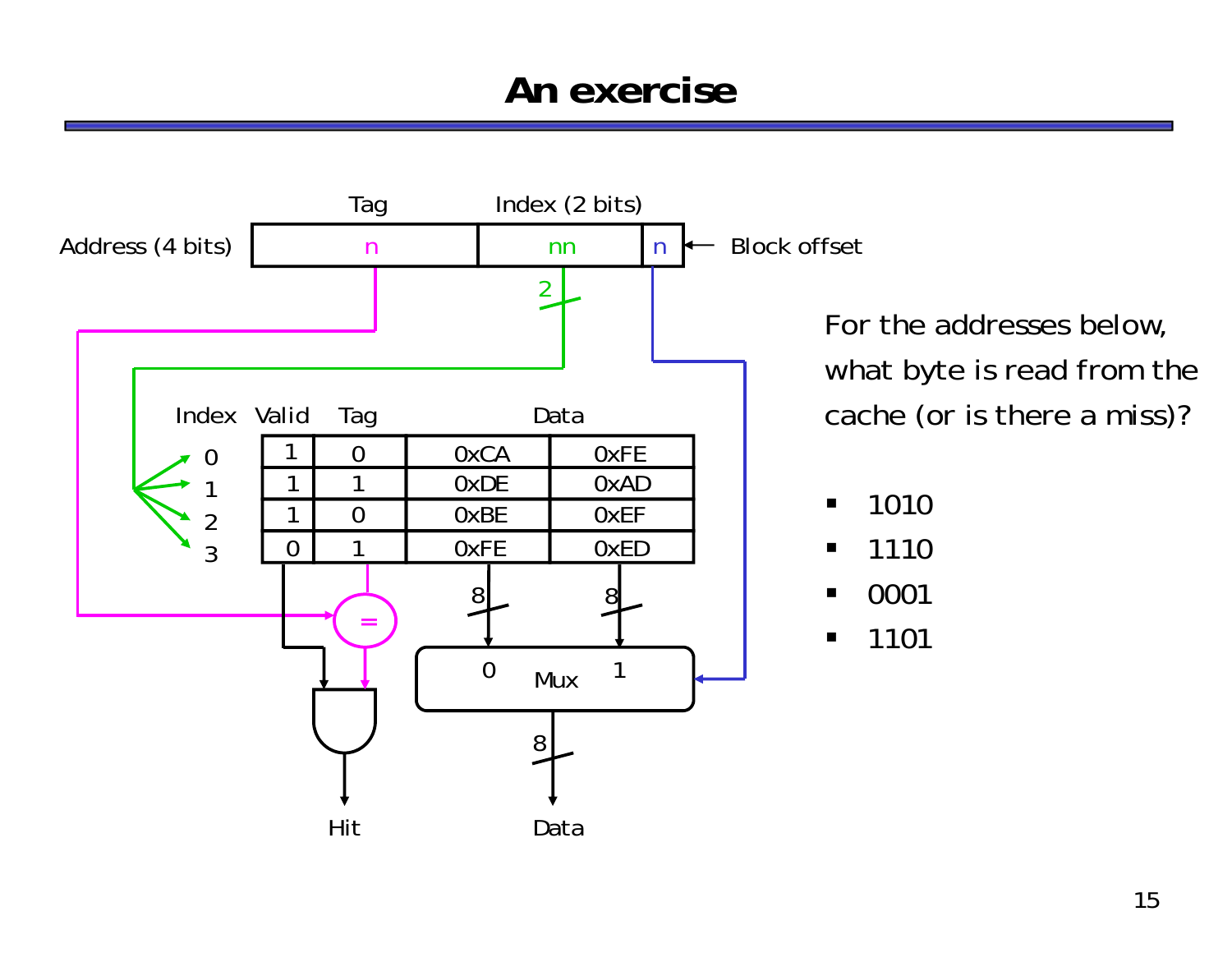#### **An exercise**



For the addresses below, what byte is read from the cache (or is there a miss)?

- $\blacksquare$  1010(0xDE)
- $\blacksquare$  1110(miss, invalid)
- $\blacksquare$  0001(0xFE)
- $\blacksquare$  1101(miss, bad tag)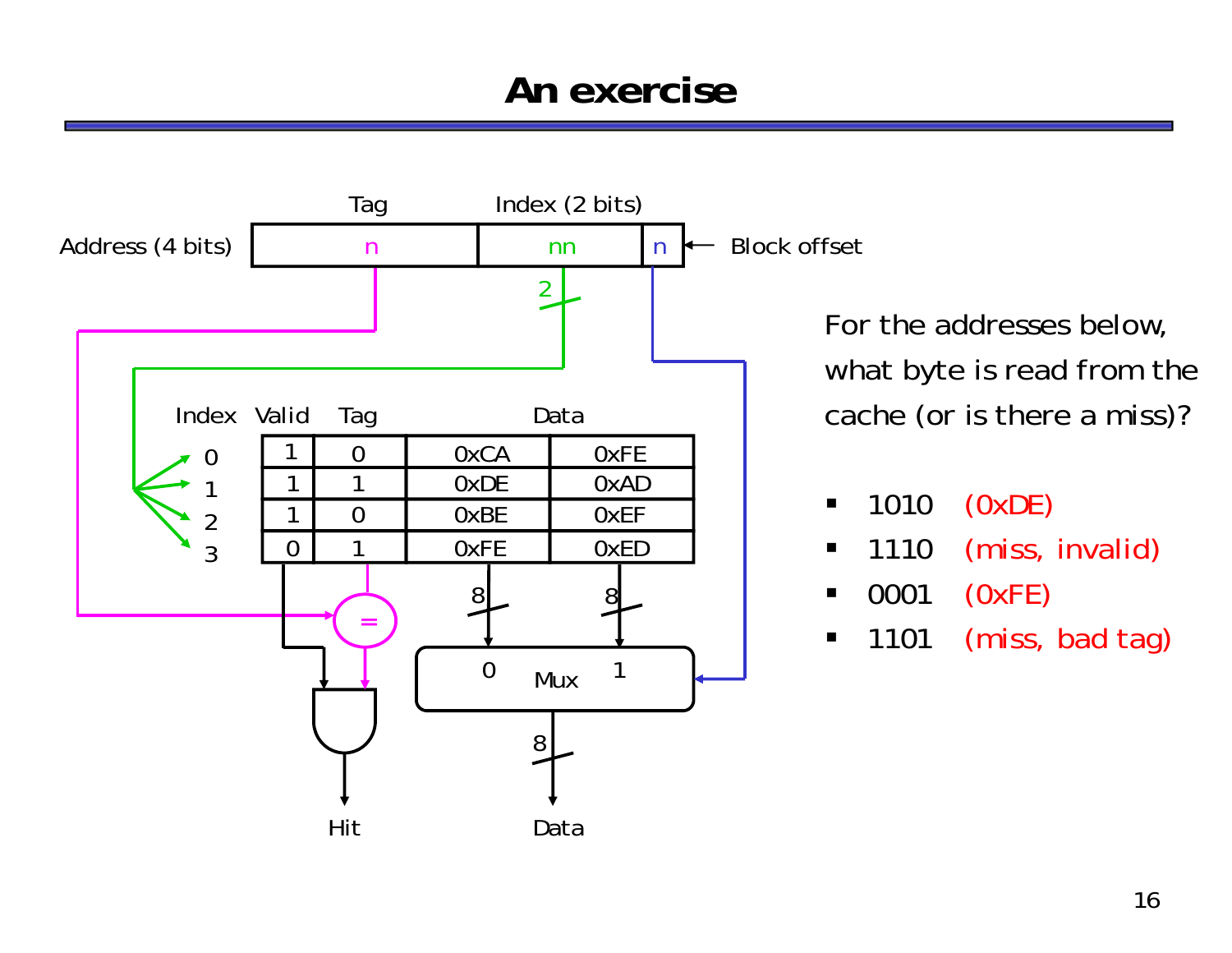# **A diagram of a larger example cache**

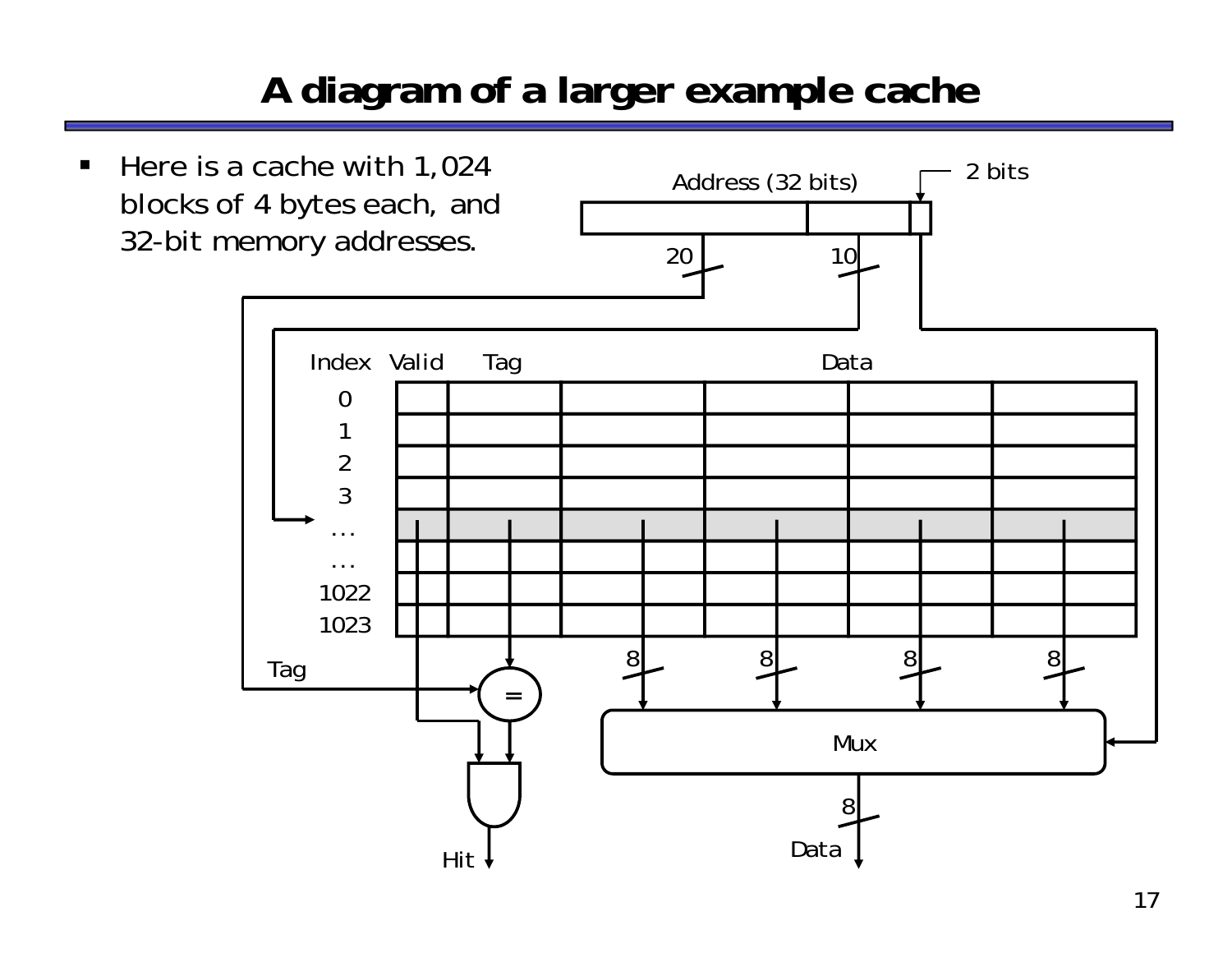### **A larger example cache mapping**

- ш Where would the byte from memory address 6146 be stored in this directmapped 2<sup>10</sup>-block cache with 2<sup>2</sup>-byte blocks?
- We can determine this with the binary force.
	- ——————— 6146 in binary is 00...01 1000 0000 00 10.
	- $-$  The lowest 2 bits, 10, mean this is the second byte in its block
	- $-$  The next 10 bits, 1000000000, are the block number itself (512).
- **Equivalently, you could use arithmetic instead.** 
	- The block offset is 6146 mod 4, which equals 2.
	- The block address is 6146/ 4 = 1536, so the index is 1536 mod 1024, or 512.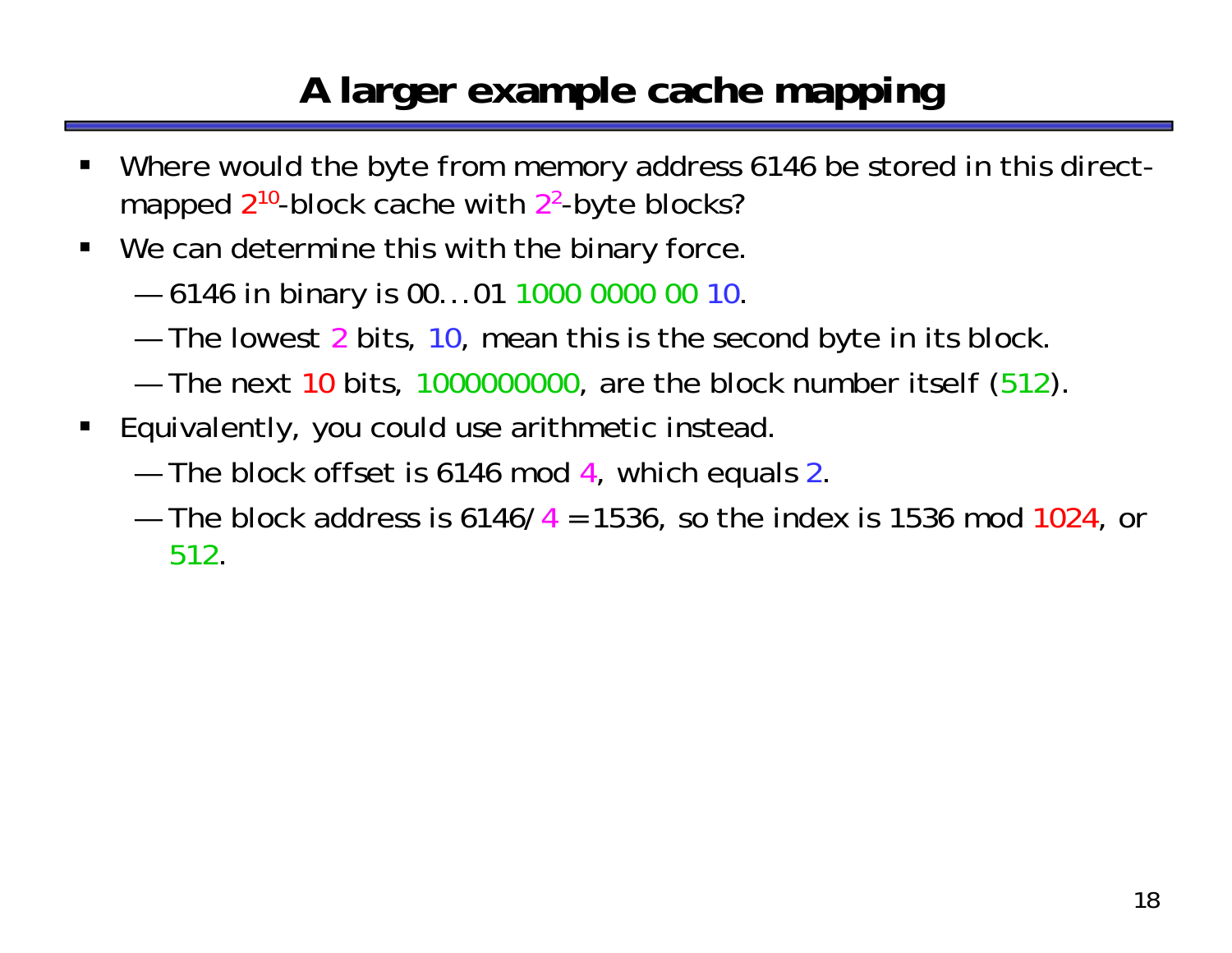#### **A diagram of a larger example cache mapping**

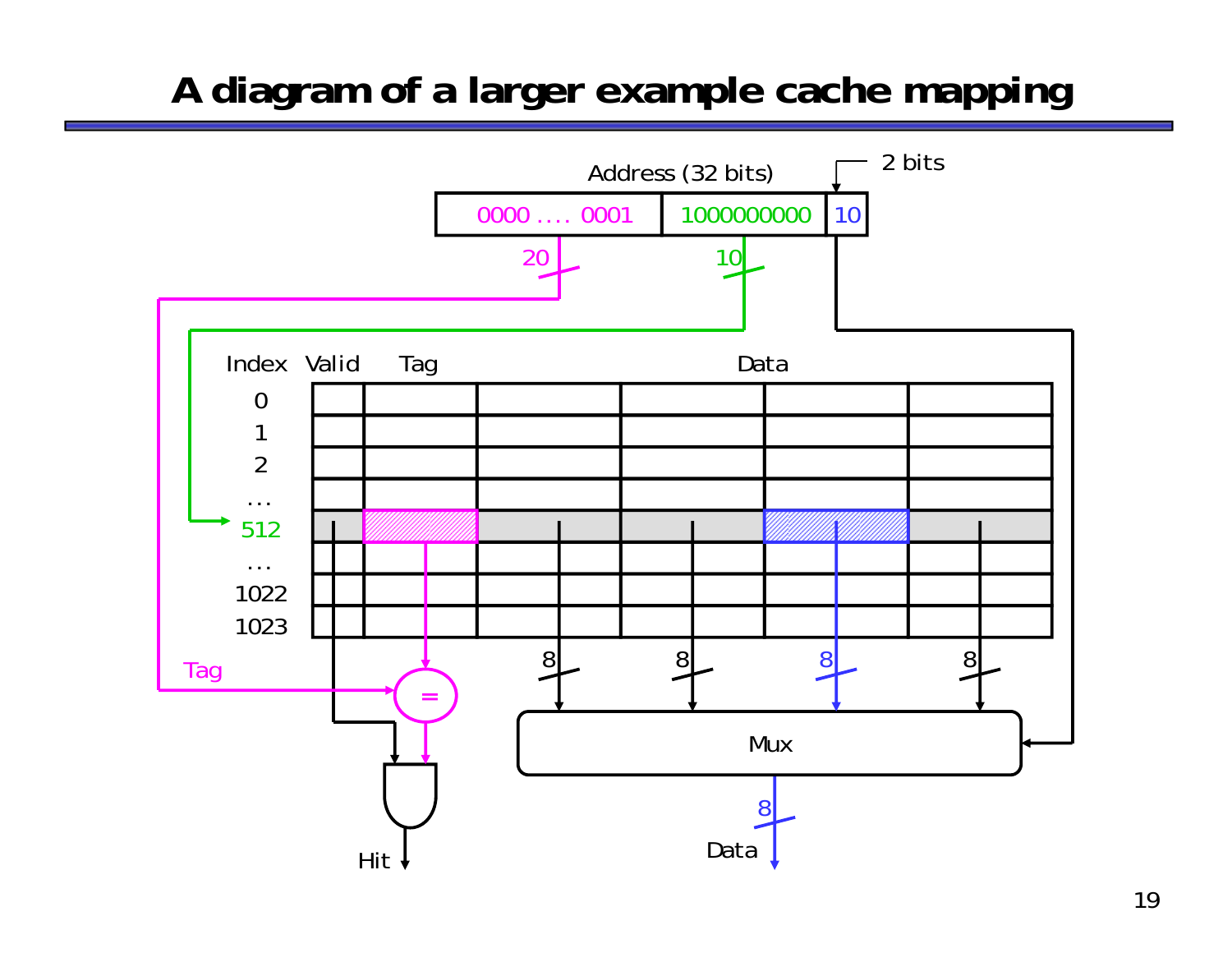## **What goes in the rest of that cache block?**

 $\blacksquare$  The other three bytes of that cache block come from the same memory block, whose addresses must all have the same index (1000000000) and the same tag  $(00...01)$ .